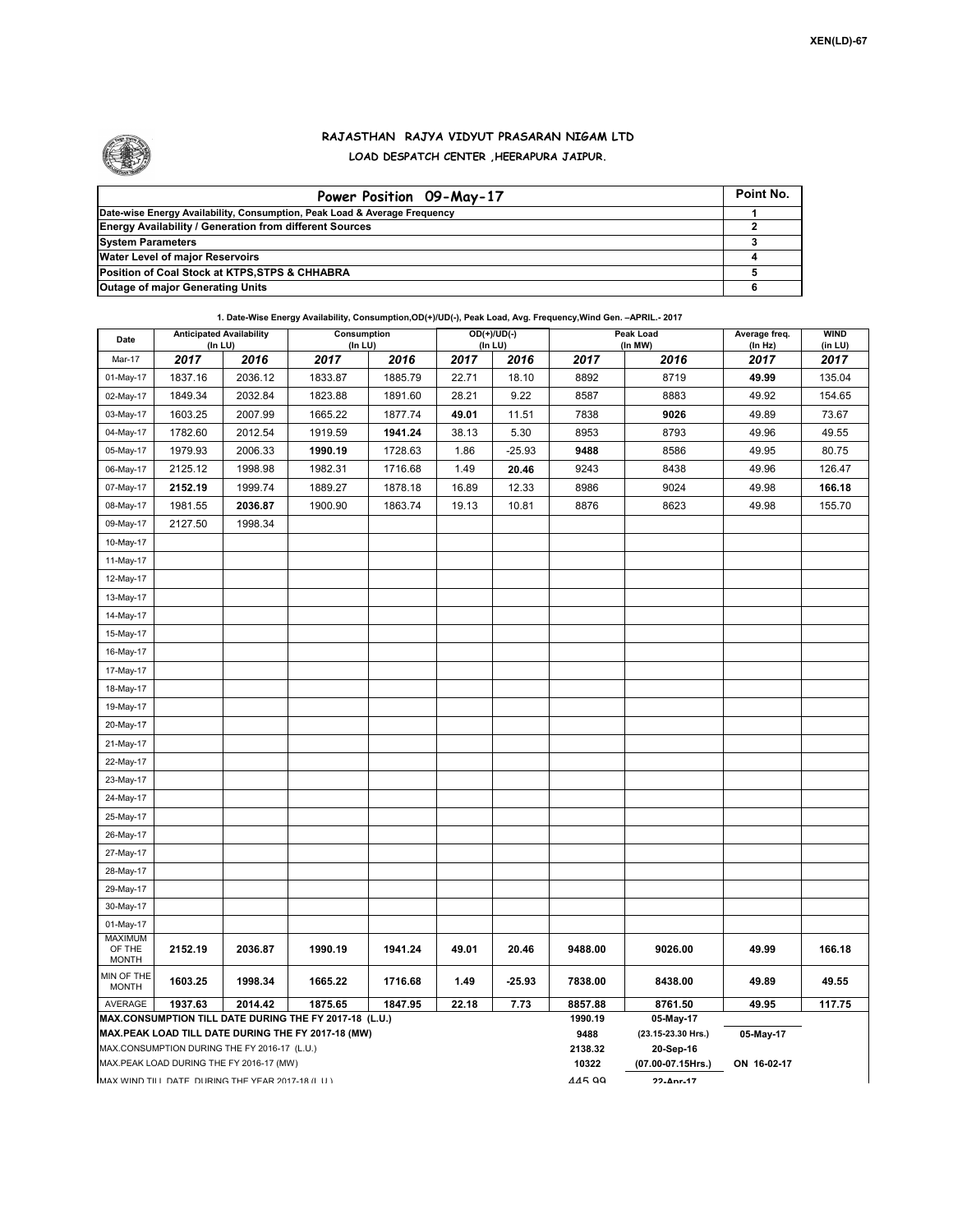|              | (In LUI)                                        |                 |               |          |
|--------------|-------------------------------------------------|-----------------|---------------|----------|
| S.No.        | Sources Available to Rajasthan / Installed      | Prior           | Prior         | Actual   |
|              | Capacity as on 30.09.2016                       | assessment of   | assessment of | Energy   |
|              | (In MW)                                         | Avail. For next | Avail.        | Received |
|              |                                                 | Dav             |               |          |
|              |                                                 |                 | 8-May-17      |          |
| 1            | KTPS (1240/1240)                                | 273.00          | 273.00        | 244.42   |
|              |                                                 |                 |               |          |
| $\mathbf{2}$ | STPS (1500/1500)                                | 324.00          | 261.00        | 239.87   |
| 3            | DHOLPUR GAS CCPP (330/330)                      | 0.00            | 0.00          | 0.00     |
| 4            | RAMGARH (273.5/273.5)                           | 14.00           | 14.00         | 13.80    |
| 5            | RAPP-A(200/200)                                 | 38.00           | 38.00         | 40.50    |
| 6            | MAHI (140/140)                                  | 0.00            | 0.00          | 0.00     |
| 7            | CHAMBAL (RPS+JS) (135.5/271)                    | 0.00            | 0.00          | 0.00     |
| 8            | <b>GIRAL LIGNITE (250/250)</b>                  | 0.00            | 0.00          | 0.00     |
| 9            | CHHABRA TPS 1000/1000)                          | 108.00          | 109.00        | 83.77    |
|              | ADANI (TPS) + KALISINDH (TPS)                   | 284.00          | 289.00        | 260.36   |
| 10           | (1200+1200/1320+1200)                           |                 |               |          |
|              |                                                 |                 |               |          |
| 11           | WIND FARM (3980.40/4119.15)                     | 180.00          | 135.00        | 155.70   |
| 12           | SOLAR POWER(737.70/1295.70)                     | 0.00            | 0.00          | 4.12     |
| 13           | CAPTIVE POWER PLANTS                            | 0.00            | 0.00          | 0.00     |
| 14           | REGIONAL (INTRA STATE) O.A. (VLTPS)             | 0.00            | 0.00          | 0.00     |
| 15           | <b>OPEN ACCESS</b>                              | $-26.37$        | $-21.49$      | $-21.85$ |
| 16           | BIOMASS - (101.95/119.25)                       | 7.00            | 5.00          | 6.88     |
| 17           | BARSINGHSAR LTPS(250/250)                       | 26.00           | 26.00         | 25.45    |
| 18           | RAJWEST (1080/1080)                             | 201.00          | 201.00        | 179.13   |
|              | <b>TOTAL (A): 1-18</b>                          |                 | 1329.51       | 1232.14  |
|              |                                                 | 1428.63         |               |          |
| 19           | <b>BBMB COMPLEX</b>                             |                 |               |          |
|              | a) BHAKRA(230.79/1516.3)                        | 27.94           | 28.01         | 28.02    |
|              | b) DEHAR (198/990)                              | 22.96           | 21.55         | 22.27    |
|              | c) PONG (231.66/396)                            | 13.41           | 13.49         | 13.33    |
|              | TOTAL: a TO c                                   | 64.31           | 63.04         | 63.62    |
| 20           | <b>CENTRAL STATIONS</b>                         |                 |               |          |
|              | d) SINGRAULI (300/2000)                         | 75.78           | 78.80         | 73.14    |
|              | e) RIHAND<br>(310.24/3000)                      | 87.94           | 89.59         | 88.08    |
|              |                                                 |                 |               |          |
|              | f) UNCHAHAR-I(20/420)                           | 3.58            | 1.40          | 2.65     |
|              | g) UNCHAHAR-II& III(61/630)                     | 13.33           | 6.26          | 12.69    |
|              | h) INDIRA GANDHI STPS(JHAJHAR) 0.00/1500)       | 0.00            | 0.00          | 0.00     |
|              | i) NCTPS DADRI St-II (43.22/980) + DADRI-TH     | 3.06            | 3.96          | 5.10     |
|              | j) DADRI GAS (77/830)                           | 8.39            | 8.89          | 8.12     |
|              | k) ANTA<br>(83.07/419)                          | 0.00            | 0.00          | 0.00     |
|              | I) AURAIYA<br>(61.03/663)                       | 3.23            | 3.24          | 3.17     |
|              | m) NAPP<br>(44/440)                             | 10.94           | 11.09         | 11.09    |
|              |                                                 |                 |               |          |
|              | n) RAPP-B<br>(125/440)                          | 31.01           | 31.01         | 31.01    |
|              | o) RAPP-C<br>(88/440)                           | 22.44           | 22.44         | 22.44    |
|              | p) SALAL<br>(20.36/690)                         | 4.44            | 4.44          | 4.54     |
|              | (70.37/720)<br>q) URI                           | 17.90           | 17.90         | 17.90    |
|              | r) TANAKPUR (10.86/94)                          | 0.50            | 0.53          | 0.67     |
|              | s) CHAMERA - (105.84/540)                       | 18.62           | 16.66         | 16.66    |
|              | t) CHAMERA-II (29.01/300)                       | 8.67            | 8.79          | 8.82     |
|              | u) CHAMERA-III (25.21/231)                      | 7.13            | 7.13          | 7.13     |
|              | v) DHAULIGANGA (27/280)                         | 3.02            | 2.95          | 3.90     |
|              |                                                 |                 |               |          |
|              | w) DULHASTI (42.42/390)                         | 12.09           | 12.09         | 12.09    |
|              | x) SEWA (13/120)                                | 3.92            | 3.24          | 3.24     |
|              | y) NJPC (112.00/1500)+RAMPUR(31.808/412.02)     | 39.81           | 34.11         | 35.63    |
|              | z) TEHRI (75/1000)                              | 4.01            | 4.01          | 4.01     |
|              | aa) KOTESHWR (33.44/400) + PARBATI3 (56.73/520) | 14.05           | 9.37          | 16.93    |
|              | ab) TALA                                        | 1.13            | 1.41          | 1.41     |
|              | ac) MUNDRA UMPP (380/4000)                      | 53.76           | 53.76         | 53.76    |
|              |                                                 |                 |               |          |
|              | ad) SASAN (372/3960)                            | 80.05           | 82.01         | 74.72    |
|              | ae) FRKKA+KHLGN+TLCHR (70.18/3940)              | 19.90           | 25.21         | 18.76    |
|              | af) URS POWER(DADRI TH-I)                       | 0.00            | 0.00          | 0.00     |
|              | TOTAL SCHEDULE(a TO af)                         | 613.02          | 603.33        | 601.26   |
|              | LOSSES                                          | $-16.92$        | $-20.22$      | $-24.29$ |
|              | <b>NET SCHEDULED</b>                            | 596.10          | 583.11        | 576.97   |
| 21           | BILATERAL (REG.) EXCL. BANKING                  | 23.80           | 15.71         | 19.08    |
| 22           | <b>BANKING</b>                                  | 0.00            | 0.00          | 0.00     |
|              |                                                 |                 |               |          |
| 23           | BILATERAL(INTER-REG.). EXCLUDING (ISOA &        | 57.43           | 51.06         | 57.43    |
|              | <b>BANKING)</b>                                 |                 |               |          |
| 24           | INTER STATE OPEN ACCESS (BILATERAL+IEX)         | 26.37           | 21.49         | 21.85    |
|              |                                                 |                 |               |          |
| 25           | INDIAN ENERGY EXCHANGE                          | $-4.83$         | $-25.70$      | $-25.70$ |
|              | <b>TOTAL(B): (19 TO 25)</b>                     | 698.86          | 652.04        | 649.63   |
|              | TOTAL GENERATION (A +B) : 1 TO 25               |                 |               | 1881.78  |
|              | OVER DRAWAL (+)/UNDER DRAWAL (-)                |                 |               | 19.13    |
|              |                                                 |                 |               |          |
|              | <b>GRAND TOTAL</b>                              | 2127.50         | 1981.55       | 1900.90  |
|              | LAST YEAR                                       | 1998.34         | 2036.87       | 1863.74  |

## **2.Anticipated Availability/Generation From Different Sources**